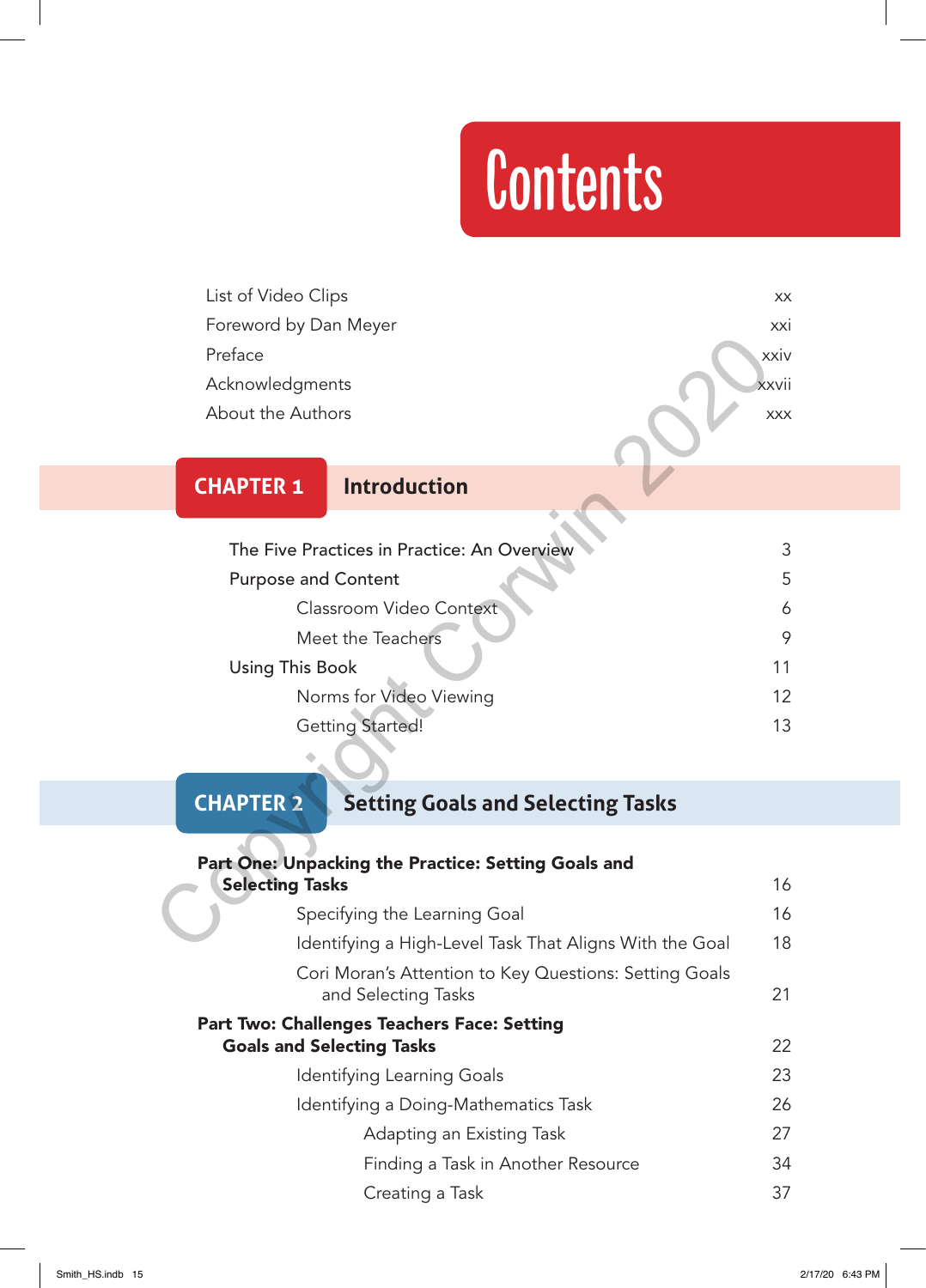| Ensuring Alignment Between Task and Goals | 38  |
|-------------------------------------------|-----|
| Launching a Task to Ensure Student Access | 40. |
| Launching a Task—Analysis                 | 42  |
| Conclusion                                | 44  |

## **CHAPTER 3 Anticipating Student Responses**

| Part One: Unpacking the Practice: Anticipating Student Responses                           | 50  |  |  |
|--------------------------------------------------------------------------------------------|-----|--|--|
| Getting Inside the Problem                                                                 | 51  |  |  |
| Getting Inside a Problem-Analysis                                                          | 51  |  |  |
| Planning to Respond to Student Thinking                                                    | 55  |  |  |
| Planning to Notice Student Thinking                                                        | 61  |  |  |
| Cori Moran's Attention to Key Questions: Anticipating                                      | 62  |  |  |
| Part Two: Challenges Teachers Face: Anticipating Student Responses                         |     |  |  |
| Moving Beyond the Way YOU Solved the Problem                                               | 63  |  |  |
| Being Prepared to Help Students Who Cannot Get Started                                     | 75  |  |  |
| Creating Questions That Move Students Toward the<br><b>Mathematical Goal</b><br>Conclusion |     |  |  |
|                                                                                            |     |  |  |
| <b>CHAPTER 4</b><br><b>Monitoring Student Work</b>                                         |     |  |  |
|                                                                                            |     |  |  |
| Part One: Unpacking the Practice: Monitoring Student Work                                  | 86  |  |  |
| <b>Tracking Student Thinking</b>                                                           | 87  |  |  |
| Assessing Student Thinking                                                                 | 88  |  |  |
| Exploring Student Problem-Solving<br>Approaches-Analysis                                   | 91  |  |  |
| Assossing Student Thinking Analysis                                                        | O A |  |  |

|  |  | <b>CHAPTER 4</b> |  |
|--|--|------------------|--|

## **CHAPTER 4 Monitoring Student Work**

| Part One: Unpacking the Practice: Monitoring Student Work    | 86  |
|--------------------------------------------------------------|-----|
| <b>Tracking Student Thinking</b>                             | 87  |
| <b>Assessing Student Thinking</b>                            | 88  |
| Exploring Student Problem-Solving<br>Approaches-Analysis     | 91  |
| Assessing Student Thinking-Analysis                          | 94  |
| Advancing Student Thinking                                   |     |
| Advancing Student Thinking, Part One-Analysis                | 97  |
| Advancing Student Thinking, Part Two-Analysis                | 100 |
| Cori Moran's Attention to Key Questions: Monitoring          | 101 |
| Part Two: Challenges Teachers Face: Monitoring Student Work  | 102 |
| Trying to Understand What Students Are Thinking              | 102 |
| Determining What Students Are Thinking,<br>Part One-Analysis | 104 |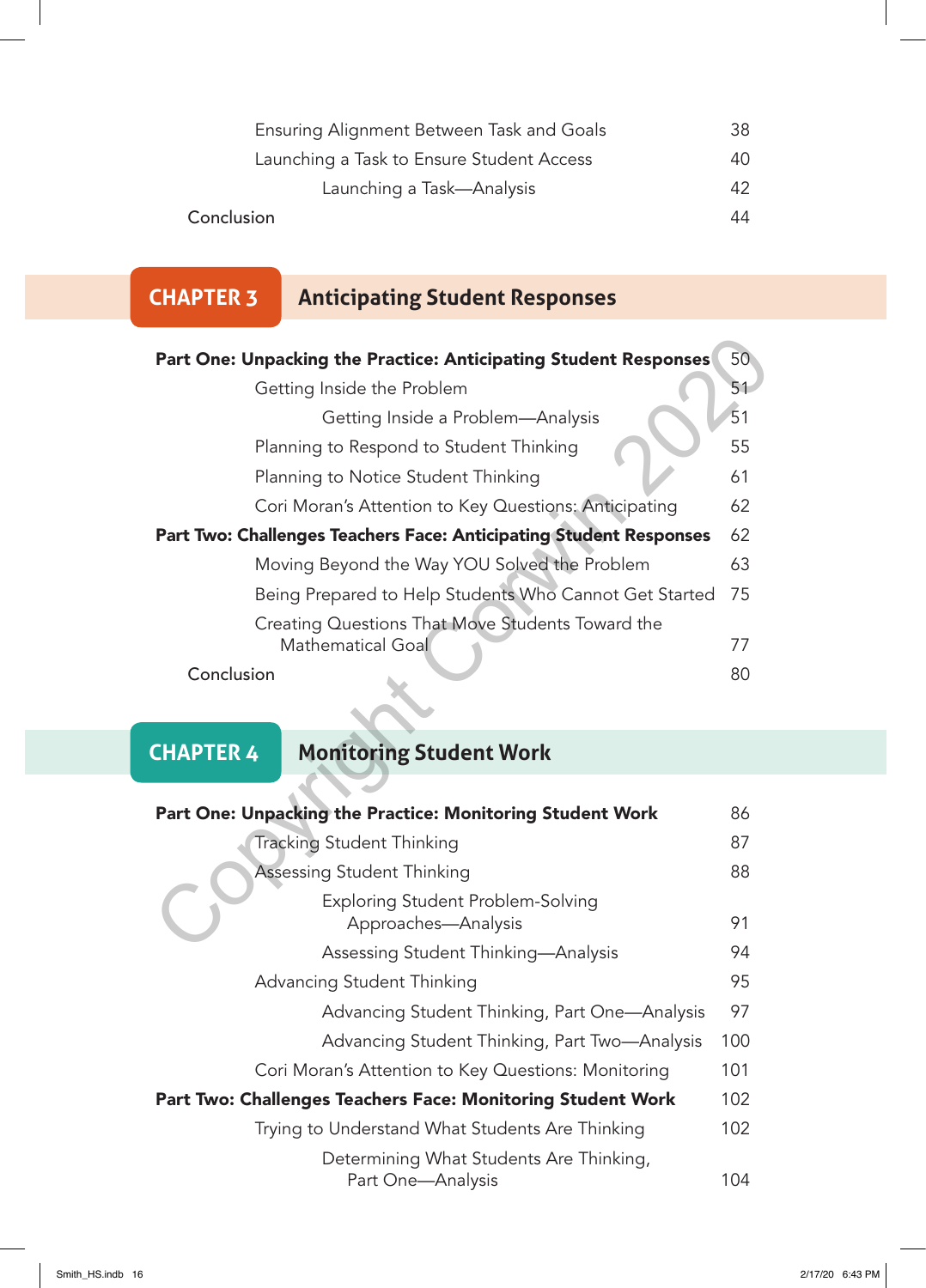| Determining What Students Are Thinking,   |     |
|-------------------------------------------|-----|
| Part Two-Analysis                         | 106 |
| Keeping Track of Group Progress           | 108 |
| Following Up With Students-Analysis       | 110 |
| Involving All Members of a Group          | 111 |
| Holding All Students Accountable—Analysis | 115 |
| Conclusion                                | 117 |

## **CHAPTER 5 Selecting and Sequencing Student Solutions**

| <b>CHAPTER 5</b>                                                                         | <b>Selecting and Sequencing Student Solutions</b>                                                                                                |     |
|------------------------------------------------------------------------------------------|--------------------------------------------------------------------------------------------------------------------------------------------------|-----|
|                                                                                          | Part One: Unpacking the Practice: Selecting and Sequencing                                                                                       |     |
|                                                                                          | <b>Student Solutions</b>                                                                                                                         | 122 |
|                                                                                          | Identifying Student Work to Highlight                                                                                                            | 123 |
|                                                                                          | Selecting Student Solutions-Analysis                                                                                                             | 126 |
|                                                                                          | Purposefully Selecting Individual Presenters                                                                                                     | 128 |
|                                                                                          | Establishing a Coherent Storyline                                                                                                                | 131 |
|                                                                                          | Cori Moran's Attention to Key Questions: Selecting and<br>Sequencing                                                                             | 133 |
| Part Two: Challenges Teachers Face: Selecting and Sequencing<br><b>Student Solutions</b> |                                                                                                                                                  |     |
|                                                                                          | Selecting Only Solutions Relevant to Learning Goals                                                                                              | 135 |
|                                                                                          | Selecting Solutions That Highlight Key<br>Ideas-Analysis                                                                                         | 144 |
|                                                                                          | <b>Expanding Beyond the Usual Presenters</b>                                                                                                     | 147 |
|                                                                                          | Deciding What Work to Share When the Majority of<br>Students Were Not Able to Solve the Task and<br>Your Initial Goal No Longer Seems Obtainable | 153 |
|                                                                                          | Moving Forward When a Key Strategy Is Not Produced by<br>Students                                                                                | 156 |
|                                                                                          | Determining How to Sequence Incorrect and/or<br>Incomplete Solutions                                                                             | 158 |
| Conclusion                                                                               |                                                                                                                                                  | 166 |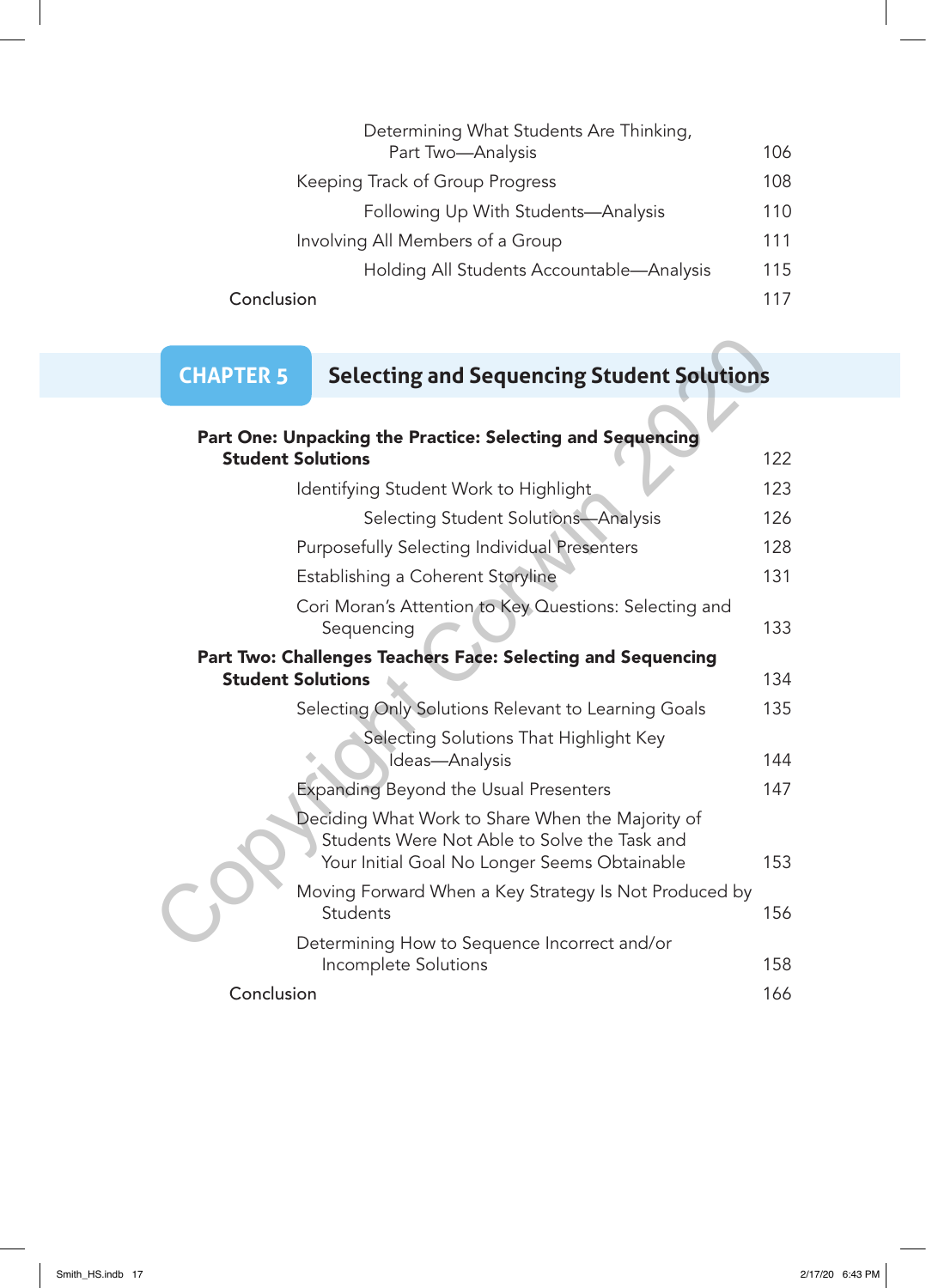#### **CHAPTER 6 Connecting Student Solutions**

| Part One: Unpacking the Practice: Connecting Student Solutions                          | 172                        |
|-----------------------------------------------------------------------------------------|----------------------------|
| Connecting Student Work to the Goals of the Lesson                                      | 173                        |
| Connecting Student Work to the Goals of Lesson,<br>Part One-Analysis                    | 175                        |
| Connecting Student Work to the Goals of Lesson,<br>Part Two-Analysis                    | 177                        |
| Connecting Different Solutions to Each Other                                            | 178                        |
| Connecting Different Solutions to Each<br>Other-Analysis                                | 180                        |
| Cori Moran's Attention to Key Questions: Connecting                                     | 180                        |
| Part Two: Challenges Teachers Face: Connecting Student Responses                        | 181                        |
| Keeping the Entire Class Engaged and Accountable<br>During Individual Presentations     | 182                        |
| Holding Students Accountable-Analysis                                                   | 188                        |
| Ensuring That Key Mathematical Ideas Are Made Public<br>and Remain the Focus            | 191                        |
| Making Key Ideas Public, Part One-Analysis                                              | 195                        |
| Making Key Ideas Public, Part Two-Analysis                                              | 199                        |
| Making Sure That You Do Not Take Over the Discussion<br>and Do the Explaining           | 202                        |
| Running Out of Time                                                                     | 205                        |
| Conclusion                                                                              | 208                        |
| <b>CHAPTER 7</b><br><b>Looking Back and Looking Ahead</b>                               |                            |
| Why Use the Five Practices Model<br>$\mathcal{C}_{1}$ . In the set of $\mathcal{C}_{2}$ | 214<br>$\bigcap$ $\bigcap$ |

## **CHAPTER 7 Looking Back and Looking Ahead**

| Why Use the Five Practices Model               |     |
|------------------------------------------------|-----|
| <b>Getting Started With the Five Practices</b> | 217 |
| Plan Lessons Collaboratively                   | 217 |
| Observe and Debrief Lessons                    | 219 |
| Reflect on Your Lesson                         | 219 |
| Video Clubs                                    |     |